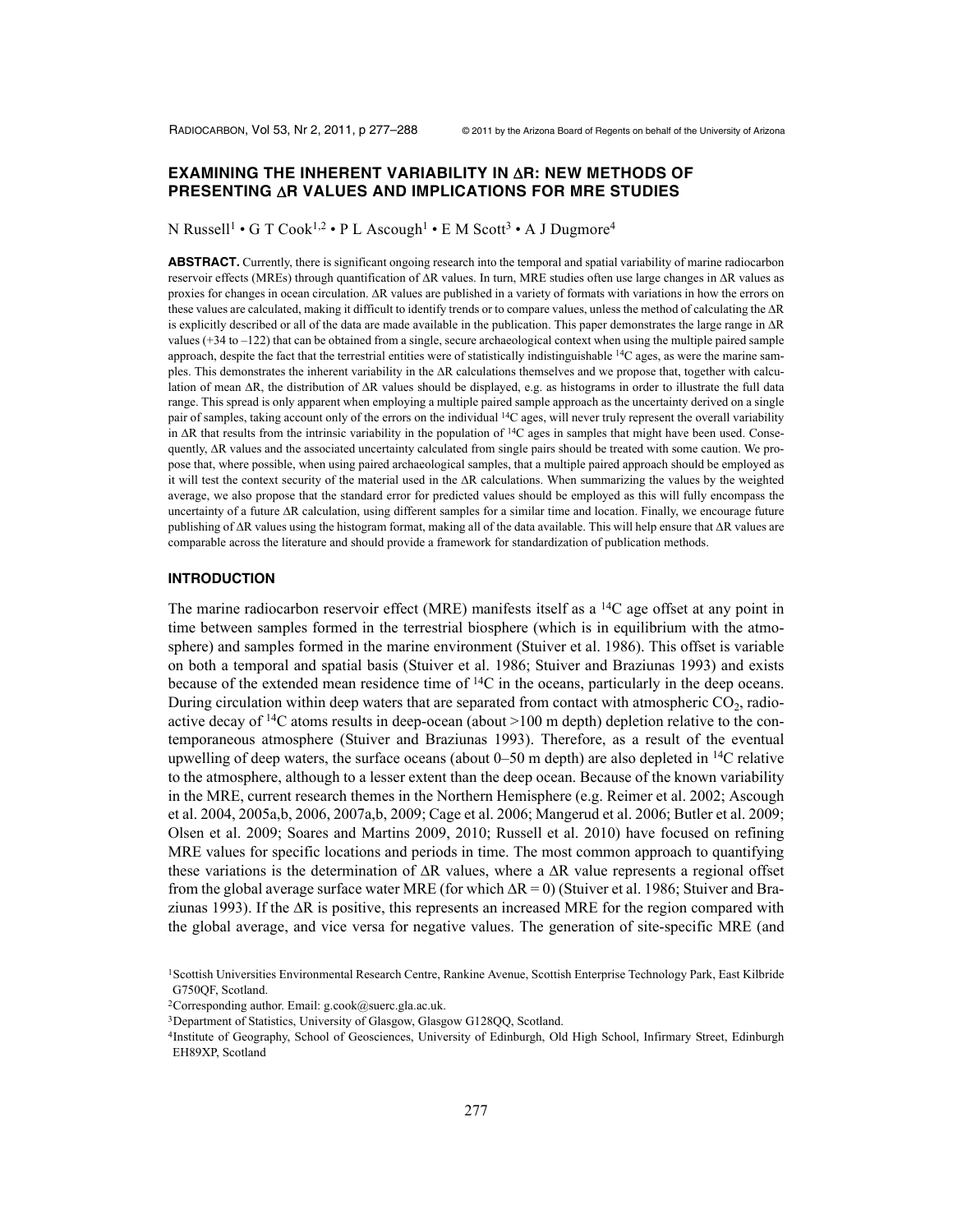therefore  $\Delta R$ ) values have in turn been used as proxies for changes in localized oceanic regimes (e.g. Kennett et al. 1997; Kovanen and Easterbrook 2002).

The potential uncertainties inherent in deriving  $\Delta R$  values fall into 3 main categories: 1) the samples used to generate the <sup>14</sup>C ages from which the  $\Delta R$  values will be calculated; 2) the generation of the <sup>14</sup>C ages and their associated errors; and 3) the actual calculation of the  $\Delta R$  value, and the number of <sup>14</sup>C ages used in its calculation. This paper assesses the degree to which apparent shifts in  $\Delta R$  values can be explained by examining the degree of variability inherent in the production of single  $(mean)$   $\Delta$ R values, even when based upon multiple paired samples. In so doing, this work challenges the reproducibility of  $\Delta R$  values that are derived using single pairs of terrestrial and marine <sup>14</sup>C ages in other methodological approaches. The paper first discusses our own calculation methods before proposing a best-practice method of publishing  $\Delta R$  determinations and associated errors in order to incorporate the variability demonstrated.

#### **METHODS OF CALCULATING AR**

The concept of identifying localized  $\Delta R$  variations is well discussed by Stuiver et al. (1986) and Stuiver and Braziunas (1993). A  $\Delta R$  value is essentially calculated using a sample of marine carbon for which the terrestrial/atmospheric  $14C$  age is known, or can be established with a high degree of confidence. A modeled marine  $14C$  age is then derived for this sample, which is achieved by converting the terrestrial/atmospheric <sup>14</sup>C age  $\pm 1 \sigma$  to a modeled marine age via interpolation between the IntCal04 atmospheric curve and the Marine04 curve (Reimer et al. 2004; Hughen et al. 2004).  $\Delta R$  is the difference between this modeled marine <sup>14</sup>C age and the measured <sup>14</sup>C age of the marine carbon sample (Figure 1). The 1- $\sigma$  error on the  $\Delta R$  values is calculated by the propagation of errors shown in Equation 1.

$$
\sigma_{\Delta R} = \sqrt{(\sigma_w + \sigma_m)^2} \tag{1}
$$

where ( $\sigma_{\Delta R}$ ) is the 1- $\sigma$  error for the  $\Delta R$  determination,  $\sigma_w$  is the error on the measured marine age, and  $\sigma_m$  is the error on the modeled marine age.



Figure 1 Graphical representation of the determination of a  $\Delta R$  value showing interpolation of atmospheric and marine ages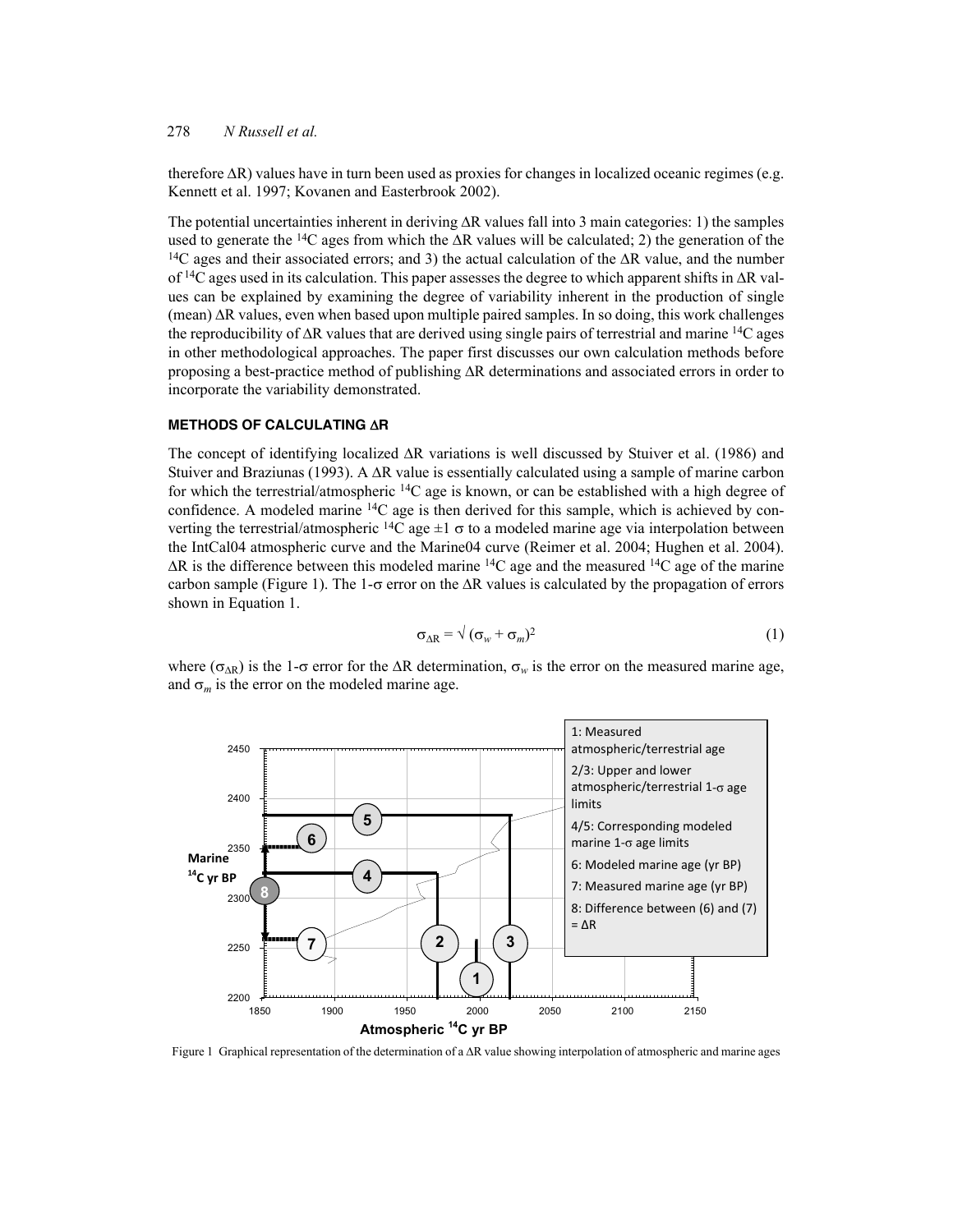A variety of methodological approaches are used to obtain suitable <sup>14</sup>C ages for calculation of  $\Delta R$ . These include measurement of: 1) known-age samples from museum collections; 2) samples associated with onshore/offshore tephra isochrones; and 3) paired samples from secure archaeological contexts. These methods are all discussed in detail by Ascough et al. (2005a). More recently, Butler et al. (2009) have used samples of *Arctica islandica* from their "annually resolved multi-centennial (489-year), absolutely aged" master chronology. While this is potentially extremely useful in providing a continuous record of  $\Delta R$  values, it is currently limited in time to a 489-yr period (late- and Post-Medieval periods) and in the future will be limited to locations where *Arctica islandica* shells will be found in numbers sufficient to duplicate the chronological work. Ascough et al. (2005a) supported an approach involving multiple paired samples, where the terrestrial and marine <sup>14</sup>C age used to calculate  $\Delta R$  is based upon multiple samples of both material types, using short-lived species from secure archaeological contexts (i.e. where there is a high degree of confidence that all organisms within the deposit have the same time of death). Again, this technique is temporally limited, only providing snapshots in time of  $\Delta R$  values, but these snapshots are available for time periods of importance in archaeology. Secure archaeological contexts are selected through close consultations with site excavators and excavation reports to identify contexts containing marine material (generally mollusk shell) and terrestrial entities (carbonized grains, herbivore bone, etc.) that have been relatively unaffected by postdepositional disturbance (e.g. Ascough et al. 2007a, 2009). Ideally, the contexts should contain a high volume of sample material and have well-defined boundaries to ensure the samples were deposited at the same time. Selecting several entities of each sample type helps reinforce context security by producing <sup>14</sup>C ages that can be subjected to chi-squared ( $\chi^2$ ) testing to demonstrate that they are statistically indistinguishable from each other. The  $\chi^2$  test determines whether each sample within a group is statistically indistinguishable at 95% confidence from the remainder and therefore can be considered contemporary. The critical value for the  $\gamma^2$  test differs according to the number of measurements within a group and this value is compared to the *T* statistic for each group to determine whether the samples are statistically indistinguishable (Ward and Wilson 1978). The calculation of the *T* statistic is shown in Equation 2:

$$
T = \sum \frac{\left(t_i - t\right)^2}{\sigma_i^2} \tag{2}
$$

where *t* is the weighted mean of the <sup>14</sup>C age group,  $t_i$  is the individual <sup>14</sup>C measurement, and  $\sigma_i$  is the error on the individual measurement.

Where the *T* statistic for the group is less than the critical value, the samples are considered to be contemporaneous, whereas when the *T* statistic is greater than the critical value the samples are not considered to be internally coherent and consequently the ages are subjected to more intense scrutiny (see Ascough et al. 2007a, 2009). The method of calculating the *T* statistic means that samples contributing significantly to *T*, which therefore are non-contemporaneous with the remainder of the multiple samples, can be identified and excluded from  $\Delta R$  calculations as appropriate.

<sup>14</sup>C ages that pass the  $\chi^2$  test are then used to calculate  $\Delta R$ . This is achieved by converting the terrestrial 14C ages to modeled marine 14C ages, allowing direct comparison with the measured marine <sup>14</sup>C ages from the contemporaneous marine samples. In cases where samples do not pass the  $\chi^2$  test, a judgement call has to be made on whether the samples from this context are in fact suitable for determining a  $\Delta R$  value. Using the multiple paired sample approach, it is possible to formulate the problem of determining the variability in the  $\Delta R$  value, in terms of a resampling strategy by which we mean a procedure that draws many samples from some (pseudo-)population (i.e. bootstrapping). For each draw, we compute a test statistic, in this case  $\Delta R$  and the resulting set of  $\Delta R$  values consti-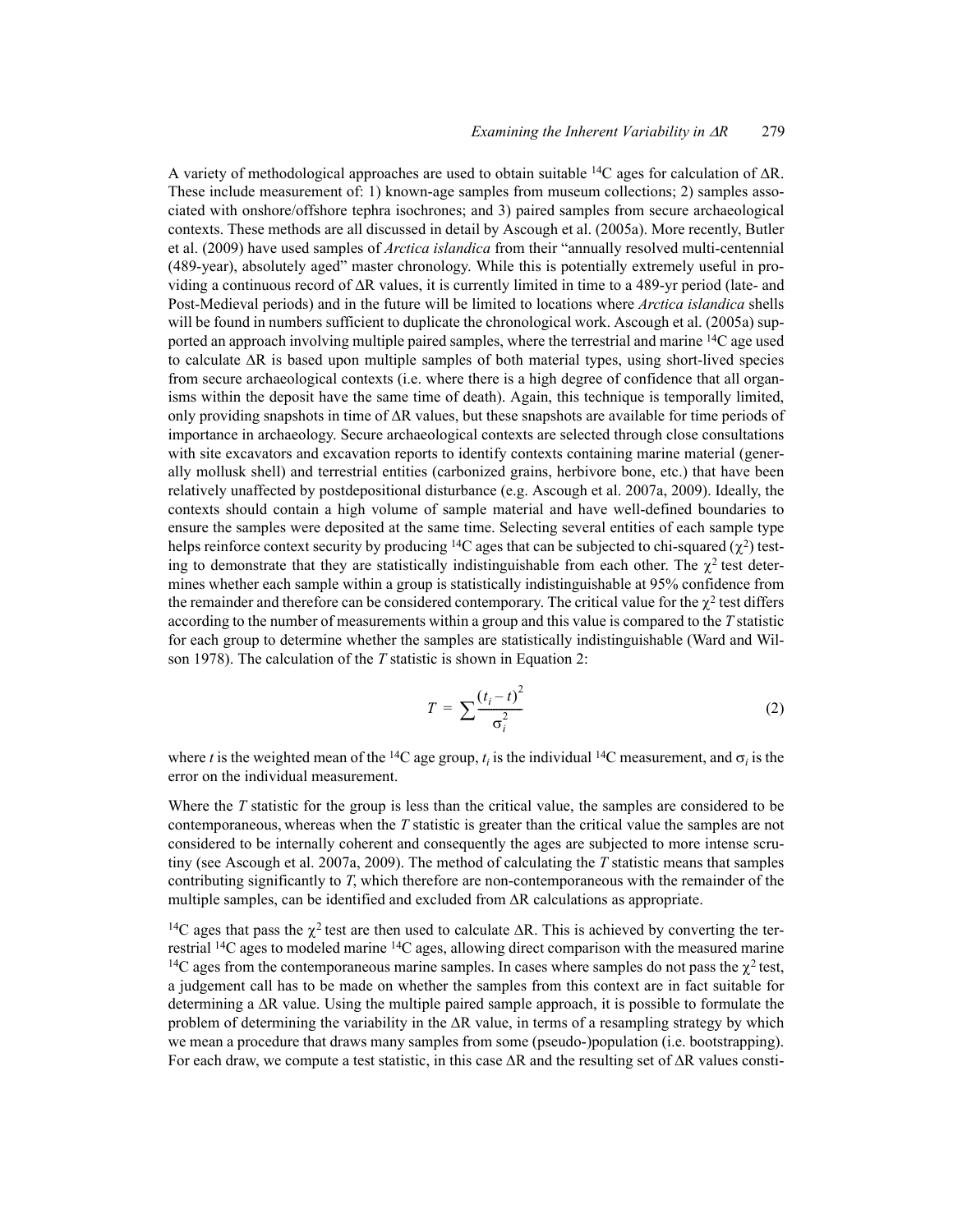tutes the sampling distribution (often called a reference distribution) of that statistic, and we can use that sampling (reference) distribution to draw inferences about  $\Delta R$ .

By using every possible pairing when all samples pass the  $\chi^2$  test, 16 estimates of  $\Delta R$  can be calculated for a context containing 4 terrestrial and 4 marine entities. A weighted mean is then calculated to allow the publication of a single representative value that places more weight on the values with lower associated errors. The  $\Delta R$  values are then typically published using the mean value and the associated error on the mean. This paper proposes that the associated error on the mean is not always fully representative of the inherent variability within the set of  $\Delta R$  values produced using the multiple paired sample approach.

#### **SOURCES OF UNCERTAINTY IN THE AR CALCULATION**

In order to address the issues in the production of an appropriate error term for  $\Delta R$  calculations, sources of error and uncertainty associated with the determination of a  $\Delta R$  value have been identified as follows:

*1) Uncertainty associated with the identification of suitable samples:* These are well discussed by Ascough et al. (2005a).

*2) Errors associated with the 14C analysis procedures:* These include (i) contamination. This is an unquantifiable error that can derive from contamination at any stage throughout the entire laboratory process and incorporates any human error in the sample preparation. As far as possible, this can be identified by reference to known-age standards measured in the same batch as the unknown samples, although 100% elimination of contamination can never be guaranteed. (ii) Inappropriate errors placed on the age measurements: This has to be a realistic estimate of the error and should not be based solely on counting statistics. At SUERC, the counting error is based on overall statistics of approximately 3‰ or better, but the final quoted error associated with a measurement is limited by the standard deviation on a series of standards of known activity, of which there are typically 13 in a batch. We use a Scots pine sample collected from the Garry Bog, Northern Ireland, as the secondary "known-age" standard. This has an in-house laboratory code of BC and has been dendrodated to 3299–3257 BC, with an average  ${}^{14}C$  age of 4471 BP. This sample was used in the Fourth International Radiocarbon Intercomparison Study where its code was FIRI I. The results from the study gave a consensus value of  $4485 \pm 5$  BP (Scott 2003). The standards data for the batch that we use to illustrate the problems in defining a  $\Delta R$  and a representative error are given in Table 1. The site for which we are defining the  $\Delta R$  is Archerfield, which is situated on the east coast of Scotland.

If the error on a sample measurement is an underestimate, this could lead to samples being falsely identified by the  $\gamma^2$  test as non-contemporaneous, while overestimation of the error could have the opposite effect. Using the data in Table 1, the standard deviation on the 13 measurements would be the limiting factor on the error associated with sample measurements, i.e. unknown samples measured to 3‰ counting statistics would be assigned an error of 32 yr. (iii) Rounding of ages and errors: The convention at SUERC and generally in the  $^{14}$ C community has been to round ages (up or down) to the nearest multiple of 5 yr and round errors up to the next multiple of 5 yr. Sample measurements from the batch in Table 1 would therefore be reported with an error of  $\pm 35$  yr.

The simplest way to demonstrate the effect that rounding of <sup>14</sup>C ages and their errors can have on  $\Delta R$ values is to use a worked example. Previous MRE studies on the North Sea coast of Scotland (Russell et al. 2010) produced 8 terrestrial and 8 marine samples from the site of Archerfield (context 90) in East Lothian, Scotland. The results of this worked example are shown in Table 2.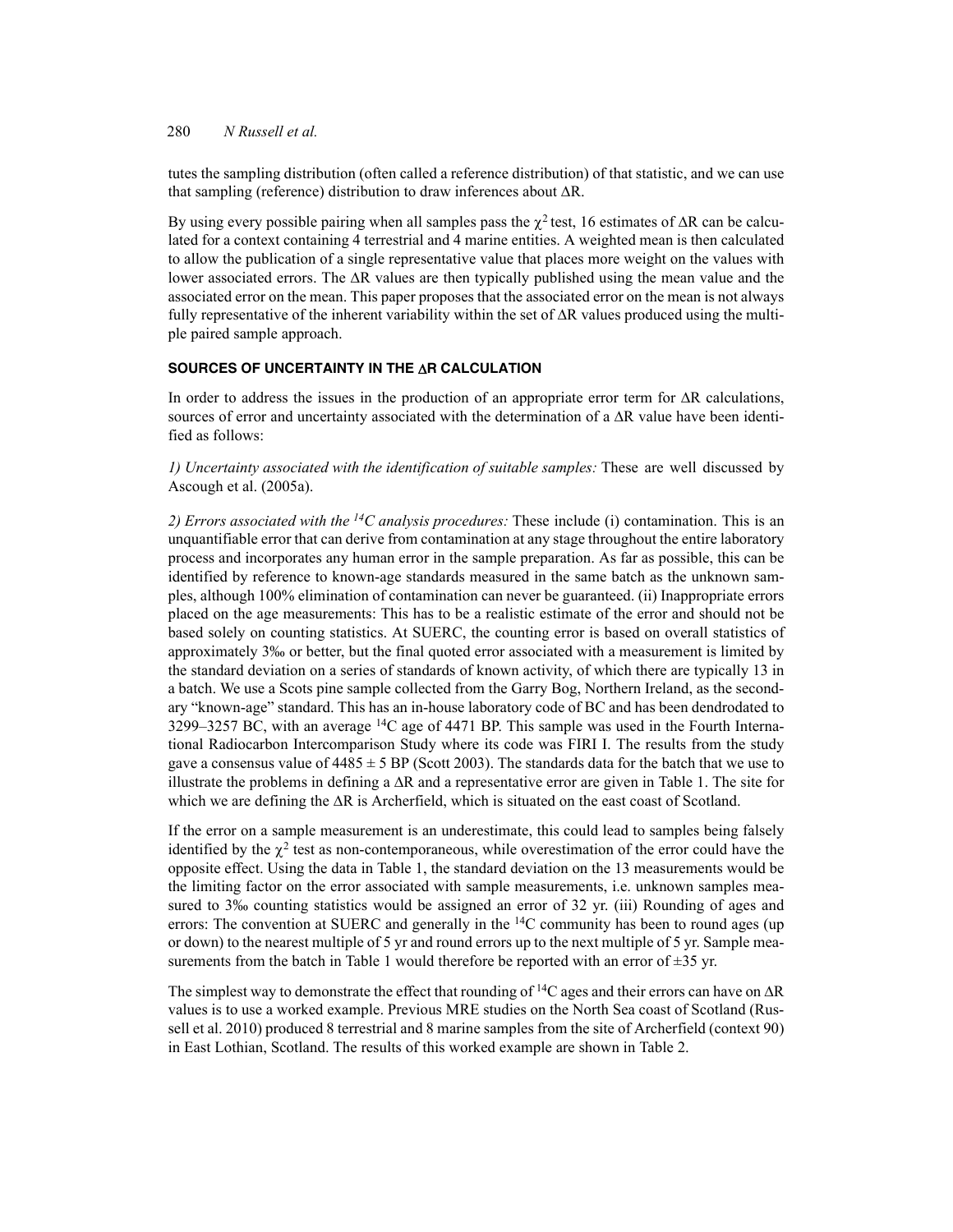| Sample code*                | Age (yr BP)   | Counting statistics error $(1 \sigma)$ |
|-----------------------------|---------------|----------------------------------------|
| <b>BC1226</b>               | 4551          | 24                                     |
| BC1227                      | 4461          | 24                                     |
| BC1228                      | 4490          | 25                                     |
| <b>BC1229</b>               | 4522          | 25                                     |
| BC1230                      | 4470          | 24                                     |
| <b>BC1231</b>               | 4514          | 25                                     |
| BC1232                      | 4477          | 26                                     |
| <b>BC1233</b>               | 4501          | 24                                     |
| <b>BC1234</b>               | 4462          | 24                                     |
| <b>BC1235</b>               | 4488          | 24                                     |
| <b>BC1236</b>               | 4535          | 24                                     |
| BC1237                      | 4439          | 21                                     |
| BC1238                      | 4474          | 24                                     |
| Mean $\pm$ <i>l</i> std dev | $4491 \pm 32$ |                                        |

Table 1 Standards data for the relevant batch.

Table 2  $14C$  and  $\delta^{13}C$  results for marine and terrestrial samples (with and without rounding) from Archerfield 90 (data from Russell et al. 2010).

|          |                                      |                          | <sup>14</sup> C age (BP) $\pm 1 \sigma$ |                     |
|----------|--------------------------------------|--------------------------|-----------------------------------------|---------------------|
|          |                                      | <sup>14</sup> C age (BP) | (conventional)                          | $\delta^{13}C$ (%o) |
|          |                                      | $±1$ σ                   | publication                             | relative to PDB     |
| SUERC nr | Sample material                      | (no rounding)            | with rounding)                          | $\pm 0.1\%$         |
| 19669    | Limpet ( <i>Patella vulgata</i> )    | $823 \pm 32$             | $825 \pm 35$                            | 0.1                 |
| 19670    | Limpet (Patella vulgata)             | $830 \pm 32$             | $830 \pm 35$                            | $-2.4$              |
| 19671    | Limpet (Patella vulgata)             | $912 \pm 32$             | $910 \pm 35$                            | 0.7                 |
| 19675    | Limpet (Patella vulgata)             | $897 \pm 32$             | $895 \pm 35$                            | $-1.8$              |
| 19676    | Winkle (Littorina littorea)          | $910 \pm 32$             | $910 \pm 35$                            | 1.9                 |
| 19677    | Winkle (Littorina littorea)          | $840 \pm 32$             | $840 \pm 35$                            | 1.2                 |
| 19678    | Winkle ( <i>Littorina littorea</i> ) | $932 \pm 32$             | $930 \pm 35$                            | 0.5                 |
| 19679    | Winkle (Littorina littorea)          | $940 \pm 32$             | $940 \pm 35$                            | 1.0                 |
|          | Mean $\pm$ <i>l</i> std dev          | $886 \pm 47$             | $885 \pm 46$                            |                     |
| 19680    | Barley ( <i>Hordeum vulgare</i> )    | $497 \pm 32$             | $495 \pm 35$                            | $-22.4$             |
| 19681    | Barley (Hordeum vulgare)             | $471 \pm 32$             | $470 \pm 35$                            | $-23.1$             |
| 19685    | Barley ( <i>Hordeum vulgare</i> )    | $502 \pm 32$             | $500 \pm 35$                            | $-24.0$             |
| 19686    | Barley (Hordeum vulgare)             | $493 \pm 32$             | $495 \pm 35$                            | $-24.1$             |
| 19687    | Oat (Avena sp.)                      | $485 \pm 32$             | $485 \pm 35$                            | $-25.3$             |
| 19688    | Oat (Avena sp.)                      | $502 \pm 32$             | $500 \pm 35$                            | $-24.9$             |
| 19689    | Oat ( <i>Avena</i> sp.)              | $455 \pm 32$             | $455 \pm 35$                            | $-25.0$             |
| 19690    | Oat (Avena sp.)                      | $527 \pm 32$             | $525 \pm 35$                            | $-24.1$             |
|          | Mean $\pm 1$ std dev                 | $492 \pm 22$             | $491 \pm 21$                            |                     |

In this data set, using the unrounded ages and errors leads to the exclusion of 1 marine 14C age (SUERC-19669) from the ages used for  $\Delta R$  calculation, on the basis that this age leads to an unacceptably high  $T$  statistic within the  $\chi^2$  test. If the rounded ages and errors were used, this age would be included in the group used for  $\Delta R$  calculation, as the rounded ages would all pass the  $\chi^2$  test.

The  $\Delta R$  values calculated from the various pairing of terrestrial/marine <sup>14</sup>C ages ranged from  $\Delta R$  =  $+34 \pm 40$  to  $\Delta R = -122 \pm 42$ . Weighted mean values and associated errors were calculated using the rounded and unrounded data sets, producing  $\Delta R$  values of  $-33 \pm 6$  (unrounded data) and  $-42 \pm 6$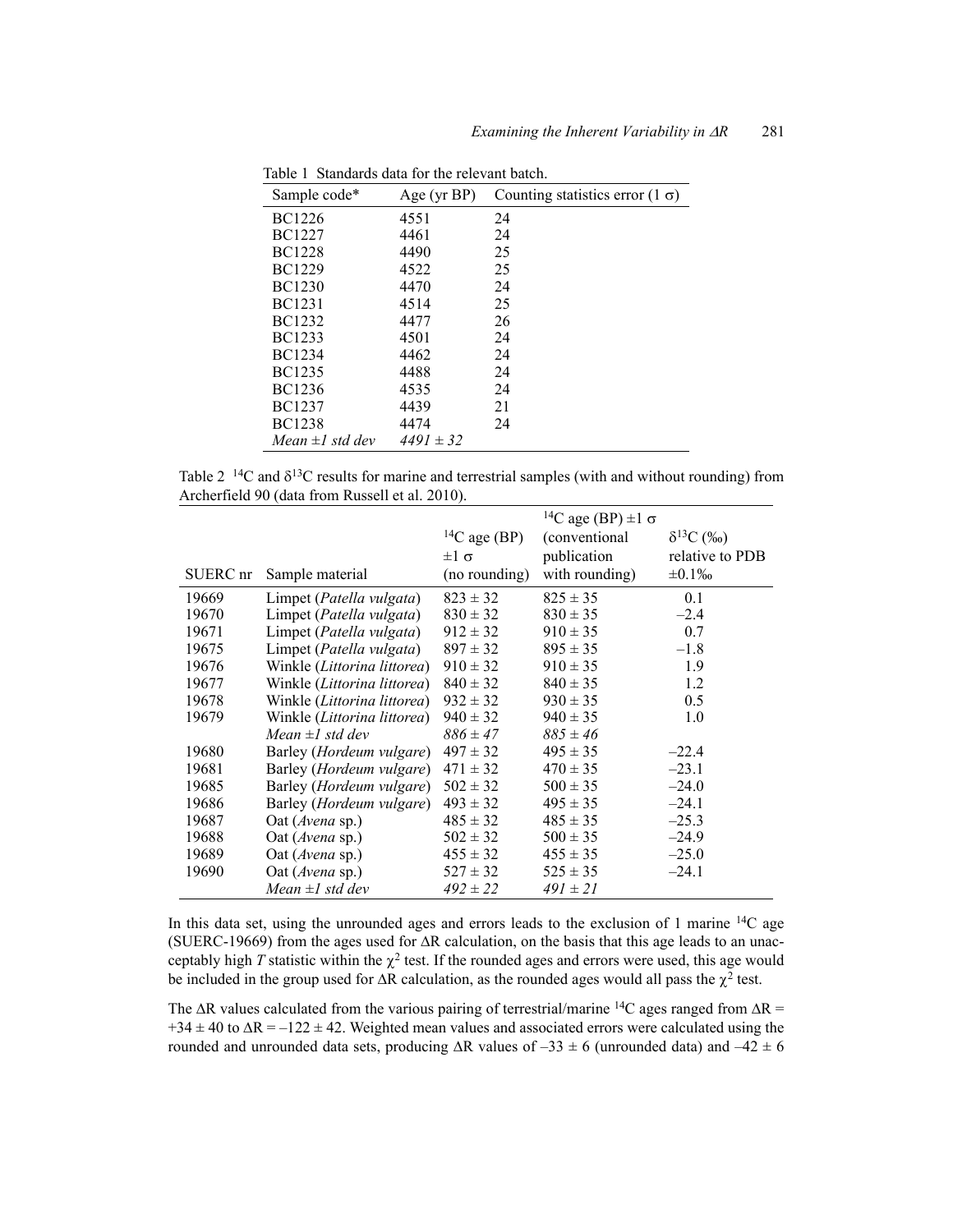(rounded data), which in this instance are statistically indistinguishable at  $2\sigma$ . Therefore, in this example, although the use of rounded versus unrounded  $^{14}C$  ages results in different groups of marine <sup>14</sup>C ages included for  $\Delta R$  calculation, the  $\Delta R$  values actually calculated based on rounded versus unrounded data are not significantly different. However, this will not be the case for all data sets, and the key point is that it is possible that under some circumstances, statistically different  $\Delta R$ values could arise depending upon whether rounded or unrounded  $^{14}C$  ages were used in calculation.

*3) Uncertainties associated with the*  $\Delta R$  *value:* Two important points emerge from the above: 1) Is the standard error on the mean sufficient to encompass any future individual measurements made on samples from the same context? If not, then the quoted error is not sufficiently robust. For example, the unrounded data produce errors in  $\Delta R$  values (calculated as per Equation 1) in the range 37–40 yr.  $\Delta R$  values at the extremes of the ranges such as  $\Delta R = -118 \pm 40$  when compared to the mean  $\Delta R$  of  $-33 \pm 6$  would not pass the  $\chi^2$  test. 2) We limit the error on a measurement in accordance with the variability on a set of standards, which, for this batch, had a standard deviation of  $32^{14}C$  yr (Table 1). In addition, we are assuming that samples within a context are inherently of the same age. This can be justified for the terrestrial samples as the standard deviation is  $21^{14}C$  yr for both the unrounded and rounded data. However, for the marine data, the standard deviations are 43<sup>14</sup>C yr for unrounded data and  $47^{14}$ C yr for rounded. Therefore, there is additional variability here that is either associated with the age of the samples or the integrity of the context. We would propose a conservative approach of using the standard deviation on the 8 marine samples as the limiting factor on the error on the marine ages.

#### **NEW METHODS**

Publishing the mean value from  $\Delta R$  calculations for each context is commonplace (Reimer et al. 2002; Ascough et al. 2004, 2005, 2006, 2007, 2007a, 2009; Weisler et al. 2009; Soares and Martins 2010) and provides a concise method of presenting the values. However, in order to understand the true spread of values as a more appropriate measure of variability, a useful method is to employ a histogram to display the variability in  $\Delta R$  values derived from multiple pairs of terrestrial and marine samples (i.e. the range of 16  $\Delta R$  values calculated from individual pairings of 4 terrestrial and 4 marine sample  $14C$  ages). The histogram should be illustrated alongside the mean value (Figure 2). For the purposes of this paper, histograms were constructed using Minitab<sup>®</sup> 16 using the Normal curves to allow assessment of indeed whether the distribution of  $\Delta R$  values is Normal. To demonstrate this, 3 sites were chosen from a previous publication on  $\Delta R$  variability (Russell et al. 2010). The  $\Delta R$  values were recalculated using the method of limiting errors described above and the spread of values as displayed in Table 3 were plotted in the histogram in Figure 2. The mean  $\Delta R$  values with small associated errors at  $2 \sigma$  (Archerfield 90:  $\Delta R = -42 \pm 10$ ; Arbroath Abbey:  $\Delta R = 7 \pm 14$ ; and 16-18 Netherkirkgate:  $\Delta R = -95 \pm 28$ ) were previously interpreted as indicating water bodies of different 14C specific activities (Russell et al. 2010).

Publishing  $\Delta R$  values in this manner allows for a better understanding of the population that the mean value relates to, and the possible variability in the  $\Delta R$  value. This method allows all of the data from the multiple calculations in a multiple paired sample approach to be laid bare and interpreted with appropriate caution. Using the data from the 3 sites in Figure 2, it can be seen that although the mean values for the sites vary from  $\Delta R = +15$  to  $\Delta R = -76$  using the Normal probability density curves (and histograms), there is considerable overlap, suggesting that the populations are not as distinguishable as the previously published mean values and associated errors had suggested.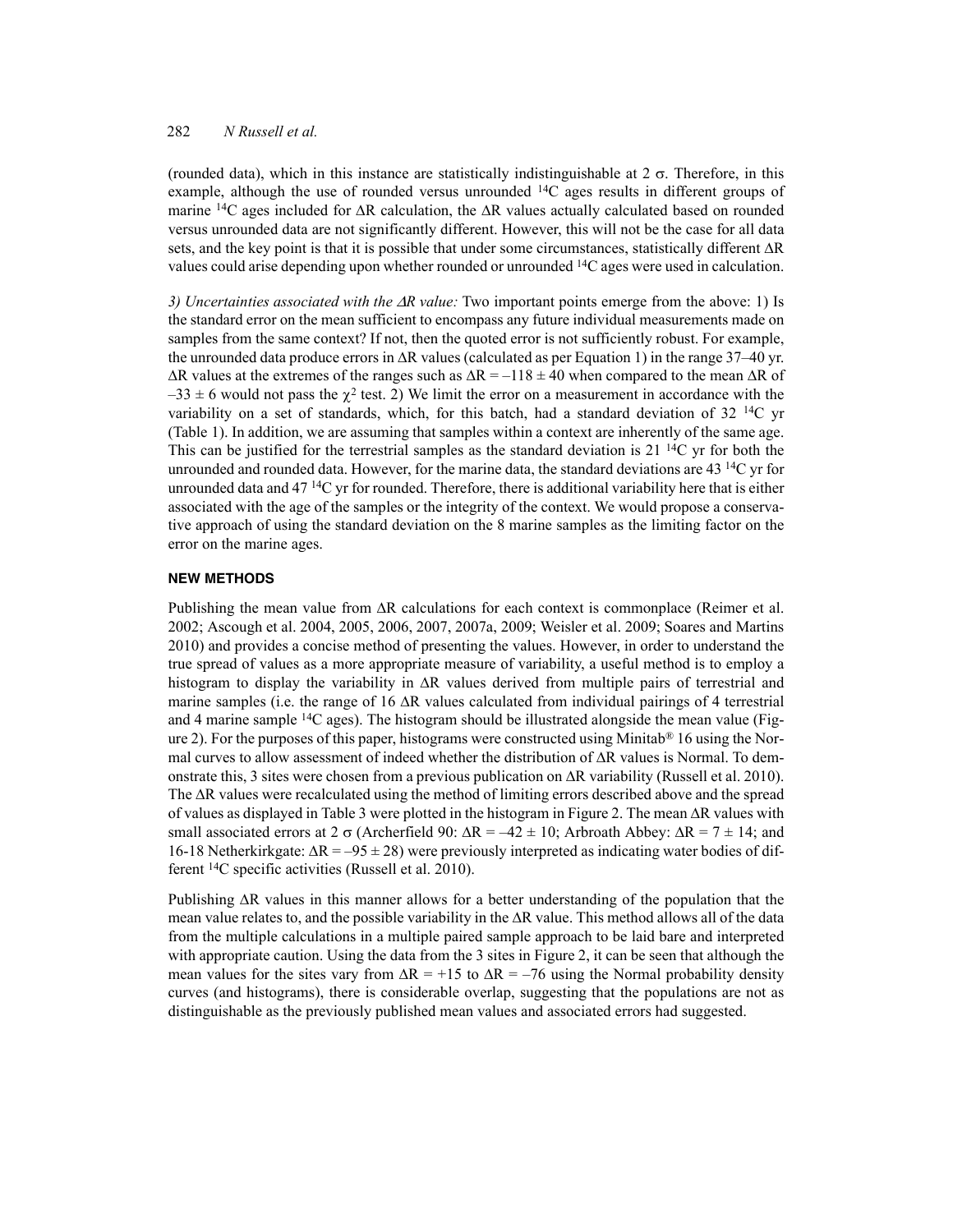

Figure 2 Direct comparison of the distribution of  $\Delta R$  values from 3 sites

The standard error on the mean represents how precisely we "know" the population mean value, but if instead we actually wish to make a statement about a future (hypothetical  $\Delta R$  value) calculated from this population, then we also need to include a measure of the variability within that population (which would be the standard deviation). This point was illustrated using the case study at Archerfield where the error on the weighted mean was only  $\pm 10$ , giving false security in the refinement available of  $\Delta R$  values from this context, given that the values ranged from  $\Delta R = +34$  to  $\Delta R = -122$ . We therefore propose the use of the standard error for predicted values (Equation 3) in order to represent the true variability inherent in  $\Delta R$  calculations from a multiple paired sample approach:

$$
\sigma = \sqrt{(x^2 + y^2)}\tag{3}
$$

where *x* is the error on the weighted mean and *y* is the standard deviation on the  $\Delta R$  values.

Figure 3 shows the previously published weighted mean  $\Delta R$  values and associated errors compared with the new method using unrounded ages and the standard error for predicted values. Errors on the mean are represented at  $2 \sigma$ . Weighting the mean  $\Delta R$  values rather than displaying the arithmetical means from the normalized histograms leads to a large shift in the  $\Delta R$  value from the site of 16-18 Netherkirkgate. The mean value is shown in Figure 2 as  $-76$ , whereas the weighted mean value as shown in Figure 3 is –98. Using the weighted mean takes into account the very small errors associated with the lower  $\Delta R$  values calculated from sample T4 (Table 3), thus weighting the mean towards a more negative value.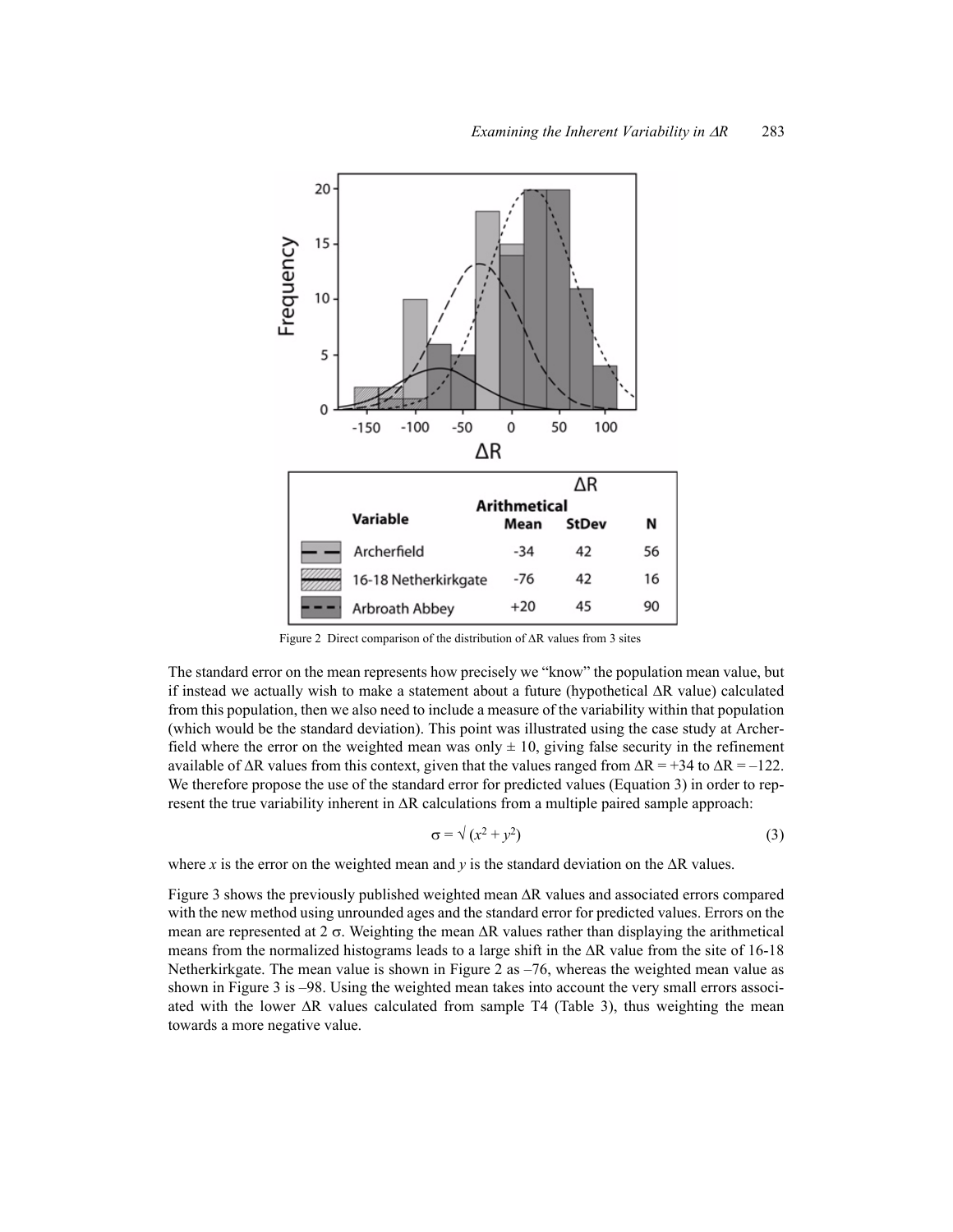| Table 3 All possible pairings of AR for the 3 sites and weighted mean values for AR alongside standard error for predicted values at 1<br>$=$ -33. Standard error for predicted values = 43.<br>$-8$<br>899<br>$-36$<br>$-5$<br>$-38$<br>$-108$<br>$-16$<br>$-118$<br>$-104$<br>$\overline{AB}$<br>Sample pairing<br>2332222232<br><b>NS<br/>NS</b><br>$\Xi$<br>$\Gamma$ 8<br>$\Gamma$<br>$\Gamma$<br>Error<br>59<br>48<br>48<br>48<br>47<br>$\overline{4}$<br>48<br>48<br>48<br>47<br>47<br>$\overline{4}$<br>47<br>47<br>$-6$<br>$-76$<br>$-24$<br>$\mathcal{L}$<br>$-65$<br>27<br>$-57$<br>$-20$<br>$-75$<br>$-8$<br>$-86$<br>$\frac{4}{5}$<br>$\overline{AB}$<br>Weighted mean AR<br>Sample pairing<br>$22222225$<br>ΣM<br>M6<br>$\overline{\mathbf{N}}$<br>$\overline{\Xi}$<br>$\overline{M}$<br>$\Gamma$<br>$\Gamma$<br>$\Gamma$<br>ኳ<br>$_{\rm{Ero}}$<br>79999999999<br>$\overline{6}$<br>$\frac{1}{2}$<br>$\frac{3}{4}$<br>$\frac{1}{2}$<br>7774<br>$-104$<br>$\sim$<br>$\frac{1}{1}$ $\frac{9}{1}$ $\frac{4}{1}$ $\frac{7}{1}$ $\frac{7}{1}$ $\frac{7}{1}$<br>16-18 Netherkirkgate<br>$\overline{A}$<br>Sample pairing<br>Archerfield 90<br>Z Z Z Z Z Z Z Z Z Z Z Z Z |
|--------------------------------------------------------------------------------------------------------------------------------------------------------------------------------------------------------------------------------------------------------------------------------------------------------------------------------------------------------------------------------------------------------------------------------------------------------------------------------------------------------------------------------------------------------------------------------------------------------------------------------------------------------------------------------------------------------------------------------------------------------------------------------------------------------------------------------------------------------------------------------------------------------------------------------------------------------------------------------------------------------------------------------------------------------------------------------------------------------------------------------------------------------------------------------|
| ZZZZ<br>66<br>66<br>$-66$<br>$-20$<br>$\frac{2}{2}$<br>$\Xi$<br>2222<br>$P$ $P$ $P$ $P$ $T$<br>$\Sigma \Sigma$<br>$\overline{M}$                                                                                                                                                                                                                                                                                                                                                                                                                                                                                                                                                                                                                                                                                                                                                                                                                                                                                                                                                                                                                                               |
|                                                                                                                                                                                                                                                                                                                                                                                                                                                                                                                                                                                                                                                                                                                                                                                                                                                                                                                                                                                                                                                                                                                                                                                |
|                                                                                                                                                                                                                                                                                                                                                                                                                                                                                                                                                                                                                                                                                                                                                                                                                                                                                                                                                                                                                                                                                                                                                                                |
|                                                                                                                                                                                                                                                                                                                                                                                                                                                                                                                                                                                                                                                                                                                                                                                                                                                                                                                                                                                                                                                                                                                                                                                |
| Weighted mean $\Delta R = -98$ . Standard error for predicted values = 44.                                                                                                                                                                                                                                                                                                                                                                                                                                                                                                                                                                                                                                                                                                                                                                                                                                                                                                                                                                                                                                                                                                     |
|                                                                                                                                                                                                                                                                                                                                                                                                                                                                                                                                                                                                                                                                                                                                                                                                                                                                                                                                                                                                                                                                                                                                                                                |
|                                                                                                                                                                                                                                                                                                                                                                                                                                                                                                                                                                                                                                                                                                                                                                                                                                                                                                                                                                                                                                                                                                                                                                                |
|                                                                                                                                                                                                                                                                                                                                                                                                                                                                                                                                                                                                                                                                                                                                                                                                                                                                                                                                                                                                                                                                                                                                                                                |
|                                                                                                                                                                                                                                                                                                                                                                                                                                                                                                                                                                                                                                                                                                                                                                                                                                                                                                                                                                                                                                                                                                                                                                                |
|                                                                                                                                                                                                                                                                                                                                                                                                                                                                                                                                                                                                                                                                                                                                                                                                                                                                                                                                                                                                                                                                                                                                                                                |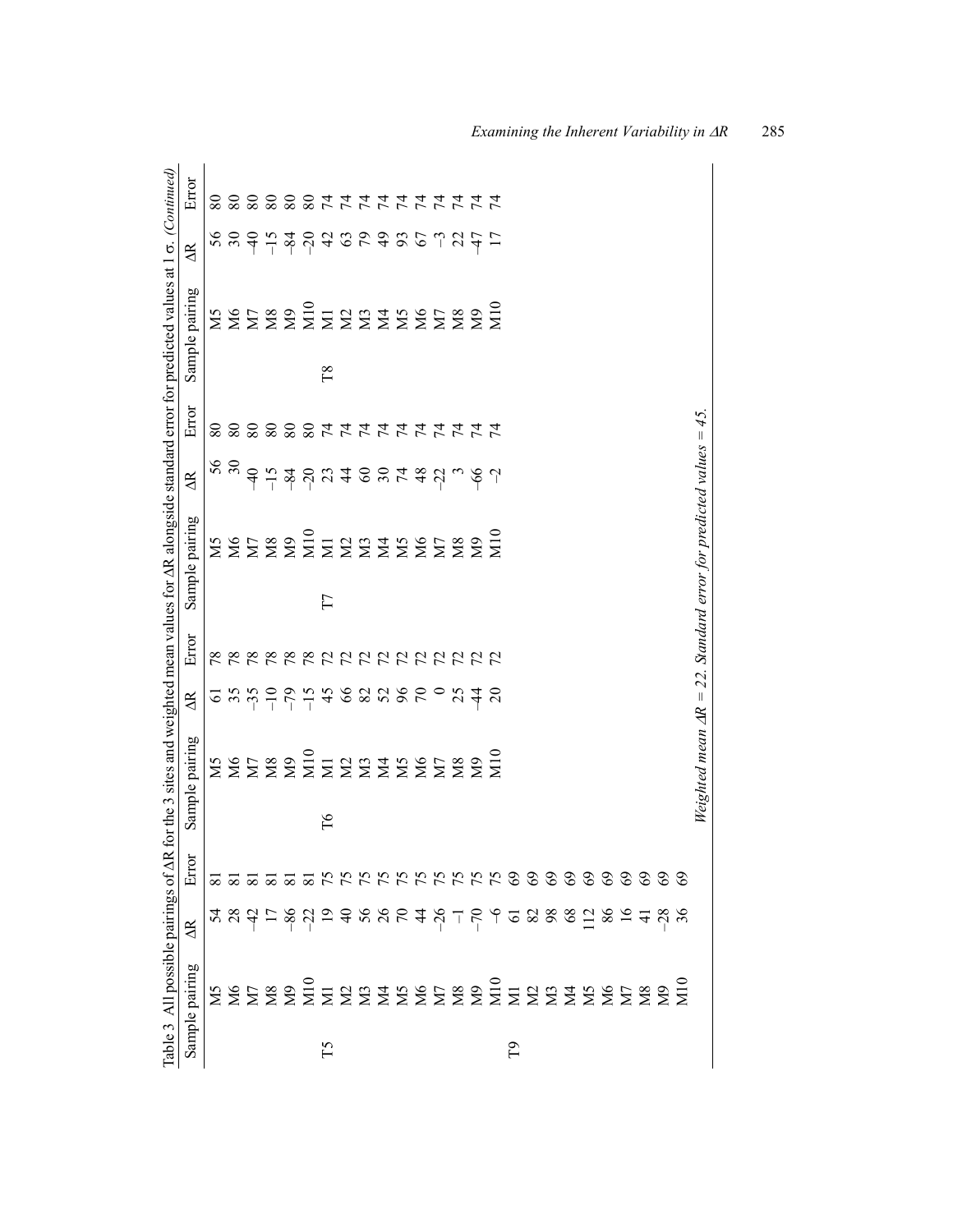

Figure 3 Comparison of  $\Delta R$  values showing error on the mean (filled symbols) (Russell et al. 2010) and standard error for predicted values (empty symbols).

It can be seen that when using the error on the mean, there is no overlap even at  $2\sigma$  and therefore the values could be interpreted as significantly different. However, using the standard error for predicted values results in significant overlap at  $2 \sigma$ , suggesting that these values are indistinguishable at this level of confidence. Using a much larger error on the mean values may not be desirable but offers a more realistic estimate of the range in which future calculations of  $\Delta R$  values for these sites may lie. Using the standard error for predicted values represents the true variability inherent within the  $\Delta R$  calculation itself, as well as providing better information on the prediction and comparability of future values. This is important when considering that  $\Delta R$  values are often used as proxy indicators for specific ocean  $^{14}$ C activity and shifts in oceanic regimes that may force such a change (e.g. Kennett et al. 1997; Kovanen and Easterbrook 2002). Using a larger error term such as the standard error for predicted values may result in an increased overlap between  $\Delta R$  values, meaning that the values are no longer significantly different and therefore conclusions on oceanic or climatic proxies cannot be drawn. This may lead to the reinterpretation of currently available  $\Delta R$  values for global ocean waters.

### **CONCLUSIONS**

It is our opinion that all <sup>14</sup>C data used in the calculation of  $\Delta R$  values should be in the raw form with no rounding introduced and that the errors on the measurements must be realistic and based on replicate measurements of "in-house" standards or a similar regime. It is also our suggestion that using multiple paired samples is the best approach, (a) because each group of marine and terrestrial samples is subjected to a  $\chi^2$  test to demonstrate that they are contemporary and this will give confidence that the samples used to calculate  $\Delta R$  are from secure contexts and that the terrestrial and marine samples are therefore contemporary in age and (b) because this will give the best indication of the likely variability in  $\Delta R$  values that could be expected from the context. Publishing the full data set of pairings used to calculate  $\Delta R$  and/or using histograms can help give a better representation of the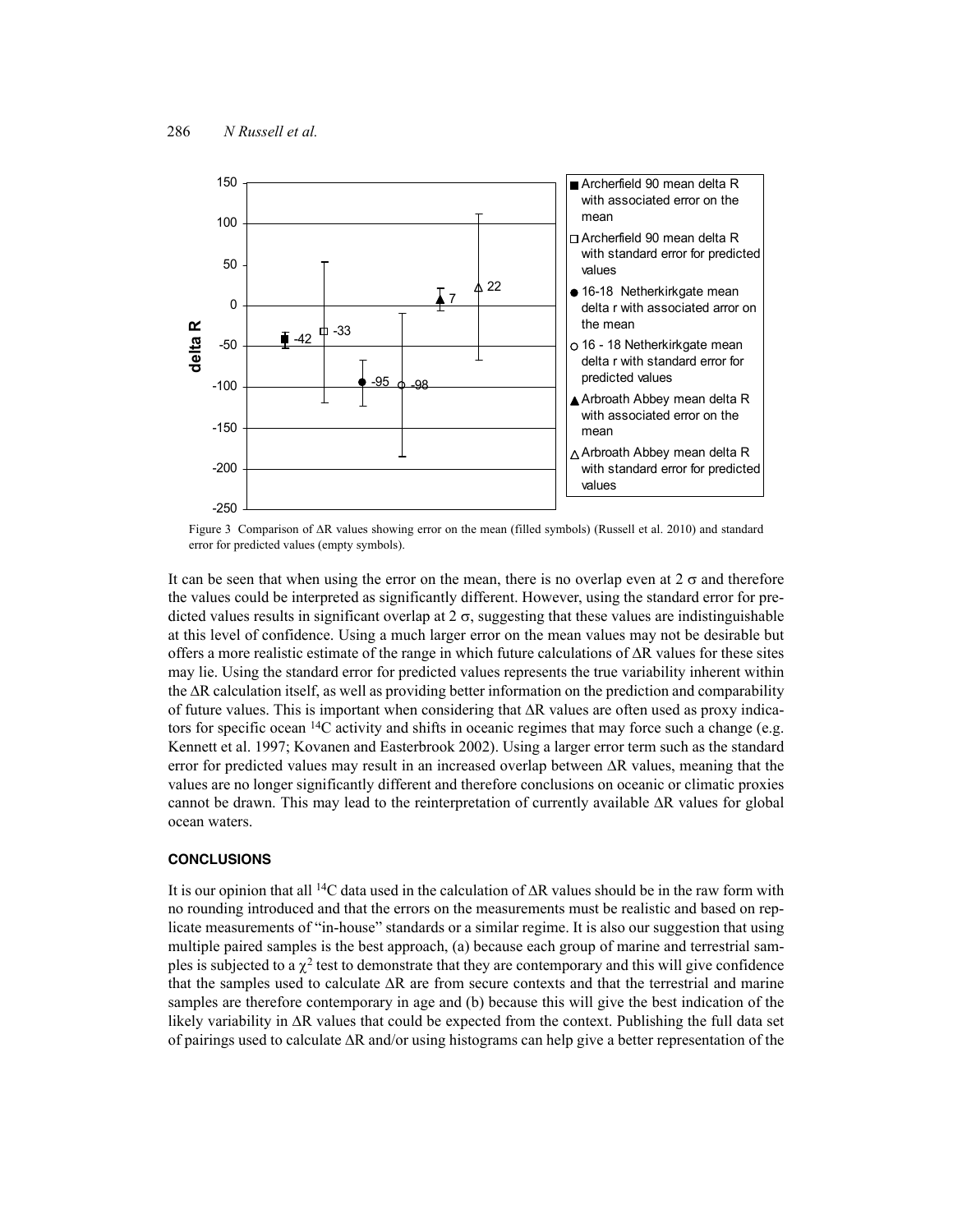variability inherent in the calculation and the level of refinement realistically achievable. Of course, a mean  $\Delta R$  value and an associated error are required when calibrating unknown samples. We suggest that the weighted mean should be employed and that the most appropriate error to use is the standard error for predicted values, which encompasses both the standard deviation of the distribution of  $\Delta R$  values as well as the associated error on the mean. By standardizing publication methods,  $\Delta R$  values can be used more accurately by all, and the appropriate conclusions of what significant shifts in  $\Delta R$  may or may not signify.

### **ACKNOWLEDGMENTS**

NR thanks NERC (Grant nr NE/F002211/1) and Historic Scotland for studentship support. Thanks are also given to the staff of the SUERC Radiocarbon Dating and AMS laboratories for  $^{14}C$  measurements.

#### **REFERENCES**

- Ascough PL, Cook GT, Dugmore AJ, Barber J, Higney E, Scott EM. 2004. Holocene variations in the Scottish marine radiocarbon reservoir effect. *Radiocarbon* 46(2):611–20.
- Ascough P, Cook GT, Dugmore AJ. 2005a. Methodological approaches to determining the marine radiocarbon reservoir effect. *Progress in Physical Geography* 29: 532–47.
- Ascough PL, Cook GT, Dugmore AJ, Scott EM, Freeman SPHT. 2005b. Influence of mollusc species on marine R determinations. *Radiocarbon* 47(3):433–40.
- Ascough P, Cook G, Church MJ. Dugmore AJ, Arge SV, McGovern TH. 2006. Variability in North Atlantic marine radiocarbon reservoir effects at c.1000 AD. *The Holocene* 16(1):131–6.
- Ascough PL, Cook GT, Dugmore AJ, Scott EM. 2007a. The North Atlantic marine reservoir effect in the Early Holocene: implications for defining and understanding MRE values. *Nuclear Instruments and Methods in Physics B* 259(1):438–47.
- Ascough PL, Cook GT, Church MJ, Dugmore AJ, McGovern TG, Dunbar E,Einarsson Á, Friðriksson A, Gestsdóttir H. 2007b. Reservoirs and radiocarbon: 14C dating problems in Mývatnssveit, northern Iceland. *Radiocarbon* 49(2):947–61.
- Ascough P, Cook GT, Dugmore AJ. 2009. North Atlantic marine 14C reservoir effects: implications for late-Holocene chronological studies. *Quaternary Geochronology* 4(3):171–80.
- Butler PG, Scourse JD, Richardson CA, Wanamaker AD, Bryant CL, Bennell JD. 2009. Continuous marine radiocarbon reservoir calibration and the 13C Suess effect in the Irish Sea: results from the first multi-centennial shell-based marine master chronology. *Earth and Planetary Science Letters* 279(3–4):230–41.
- Cage AG, Heinemeier J, Austin WEN. 2006. Marine radiocarbon reservoir ages in Scottish coastal and fjordic waters. *Radiocarbon* 48(1):31–43.
- Hughen KA, Baillie MGL, Bard E, Beck JW, Bertrand CJH, Blackwell PG, Buck CE, Burr GS, Cutler KB,

Damon PE, Edwards RL, Fairbanks RG, Friedrich M, Guilderson TP, Kromer B, McCormac G, Manning S, Bronk Ramsey C, Reimer PJ, Reimer RW, Remmele S, Southon JR, Stuiver M, Talamo S, Taylor FW, van der Plicht J, Weyhenmeyer CE. 2004b. Marine04 marine radiocarbon age calibration, 0–26 cal kyr BP. *Radiocarbon* 46(3):1059–86.

- Kennett DJ, Ingram L, Erlandson JM, Walker P. 1997. Evidence for temporal fluctuations in marine radiocarbon reservoir ages in the Santa Barbara Channel, southern California. *Journal of Archaeological Science* 24(11):1051–9.
- Kovanen DJ, Easterbrook DJ. 2002. Paleodeviations of radiocarbon marine reservoir values for the northeast Pacific. *Geology* 30(3):243–6.
- Mangerud J, Bondevik S, Gulliksen S, Hufthammer KA, Hoisaeter T. 2006. Marine 14C reservoir ages for 19th century whales and molluscs from the North Atlantic. *Quaternary Science Reviews* 25(23–24):3228–45.
- Olsen J, Rasmussen P, Heinemeier J. 2009. Holocene temporal and spatial variations in the radiocarbon reservoir age of three Danish fjords. *Boreas* 38:458–70.
- Reimer PJ, McCormac FG, Moore J, McCormick F, Murray EV. 2002. Marine radiocarbon reservoir corrections for the mid- to late Holocene in the eastern subpolar North Atlantic. *The Holocene* 12(2):129–35.
- Reimer PJ, Baillie MGL, Bard E, Bayliss A, Beck JW, Bertrand CJH, Blackwell PG, Buck CE, Burr GS, Cutler KB, Damon PE, Edwards RL, Fairbanks RG, Friedrich M, Guilderson TP, Hogg AG, Hughen KA, Kromer B, McCormac G, Manning S, Bronk Ramsey C, Reimer RW, Remmele S, Southon JR, Stuiver M, Talamo S, Taylor FW, van der Plicht J, Weyhenmeyer CE. 2004. IntCal04 terrestrial radiocarbon age calibration, 0–26 cal kyr BP. *Radiocarbon* 46(3):1029–58.
- Russell N, Coo GT, Ascough PL, Dugmore AJ. 2010. Spatial variation in the marine radiocarbon reservoir effect throughout the Scottish post-Roman to Late Medieval period: North Sea values (500–1350 BP). *Radiocarbon* 52(2–3):1166–81.